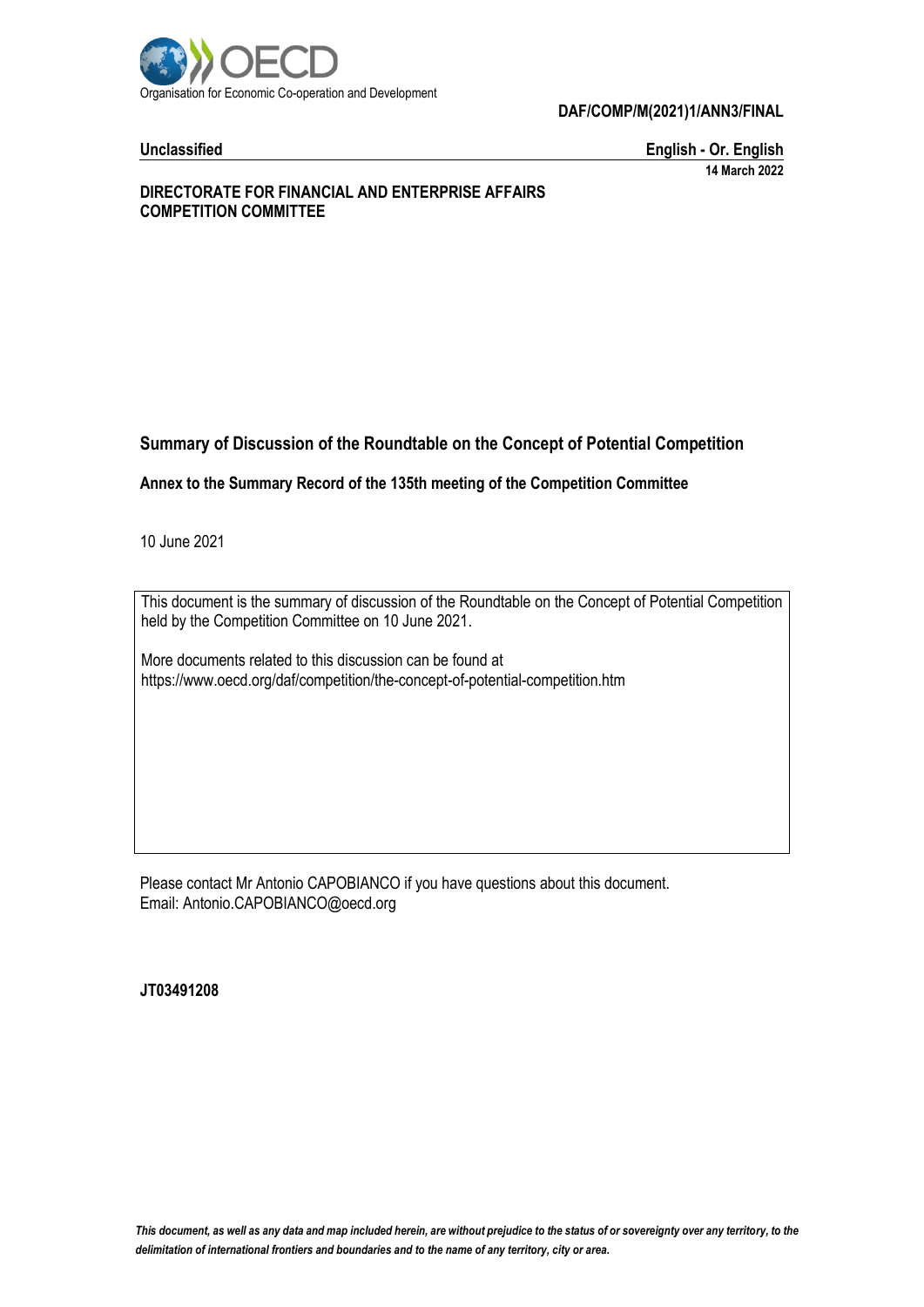# *Summary of Discussion of the Roundtable on The Concept of Potential Competition*

On 10 June 2021, the competition committee held a discussion on the concept of potential competition chaired by Professor Frédéric Jenny.

**The Chair** introduced the topic and noted that recently, competition authorities' (lack of) consideration of potential competition has been the source of controversy, especially in the context of merger control. For example, both the French and German Ministries of Economy criticized the European Commission for failing to consider  $CRRC - a$  Chinese high-speed train manufacturer, as a potential competitor in the Siemens-Alstom merger case; some controversy also arose in the Dow-DuPont merger case, where the Commission was concerned about harm to innovation of a general nature, without requiring it be related to a specific product market. In the US there has been concern about the agencies' failure to stem a wave of mergers initiated by large tech firms, which appear to target potential competitors; arguably, this failure is a result of the adherence to the Chicago School approach towards potential competition.

The issue of potential competitive constraints is relevant in a wide range of cases (e.g., exclusionary conduct, agreements by potential competitors not to compete, etc.) The discussion usually focuses on concerns about the elimination of potential competition through merger, but also on the extent that potential competition may mitigate anticompetitive effects of mergers.

The Chair introduced the expert speakers who took part in the discussion: **Steven C. Salop**, Professor of Economics and Law, Georgetown University; **Koren W. Wong-Ervin**, Partner, Axinn, Veltrop & Harkrider LLP; and **Niamh Dunne**, Associate Professor of Law, London School of Economics. The Chair noted that the first part of the discussion will focus on the assessment of losses of future competition and the legal and evidentiary tests applicable in horizontal merger cases; the second part will concern the challenges of and practical experience with assessing potential competition in dynamic and innovative markets; the third part will consider whether a reform in evidentiary requirements is required to better assess horizontal mergers in the digital sector; the fourth will centre on the assessment of potential competition as a countervailing factor; and the last part of the discussion will be devoted to non-merger cases, especially anticompetitive agreements. The Chair then asked the experts to highlight one important point they wish to make at the beginning of the discussion.

**Steven Salop** noted that ultimately, dominant firms are motivated by their desire to reap monopoly profits, and they therefore have the incentive to reduce or eliminate the ability of nascent or potential competitors to compete effectively. To this end dominant players are likely to outbid other firms to ensure they acquire a potential entrant or nascent competitor, strike anticompetitive deals with potential or nascent competitor, or engage in exclusionary conduct to remove potential constraints. Dominant firms stand to lose their monopoly profits, and their incentives therefore outweigh those of potential competitors to fight back, as the latter can only hope for competitive profits. All this suggests increased intervention by competition authorities is required. There is often a lack of case specific evidence, and this supports the argument for a presumption against dominant firms' conduct in this context.

**Koren Wong-Ervin** noted that given the degree of uncertainty around the evolution of markets, a dynamic, rather than static, analysis of mergers is required, and that competition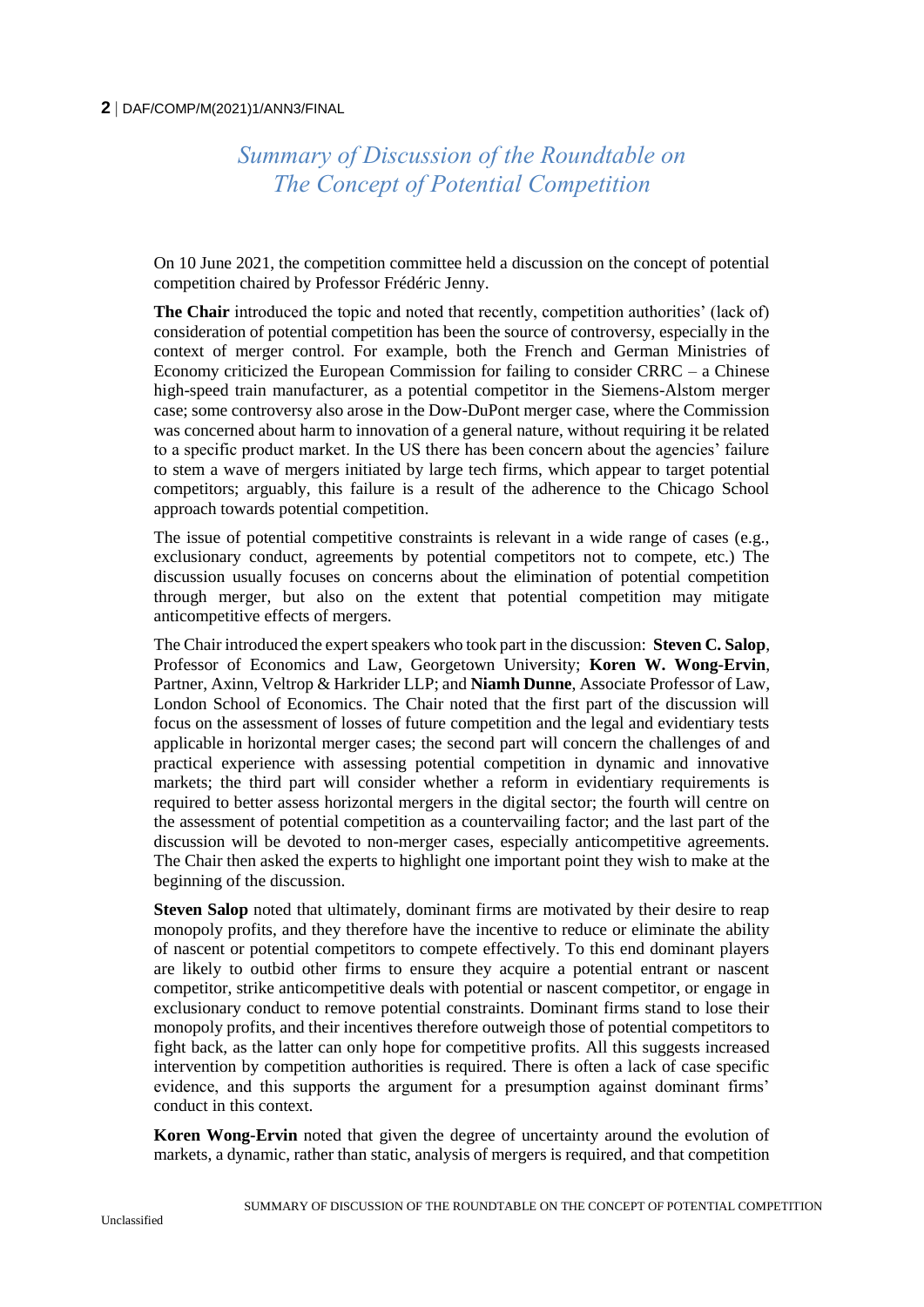enforcers should refrain from over-reliance on market shares in narrowly defined markets. Theories of harm should be clearly articulated – the nature of competition and innovation lost, of barriers to entry erected, etc., should be specified. The focus should be on harm to the competitive process or an impairment of competitive conditions in a significant area of commerce that thus harms consumers. The standards in the US are indeed high, but for good reason – any merger requires predicting the future, but the challenge of making prediction in potential competition cases, where there is no history of competition, prices etc., is greater.

**Niamh Dunne** noted that EU law is more receptive to potential competition. This approach is manifest in the "as efficient competitor" test which applies in abuse of dominance cases both to actual and potential competitors. The definition of potential competition was articulated in the recent Generics and Lundbeck cases: for the purposes of conduct analysis, potential competition exists where an undertaking has real and concrete possibilities of entering the relevant market and competing against incumbents. In other words, the test focuses on identifiable competitors that are outside the market, who may enter and begin to compete. Interestingly, the origins of the current test can be found in a case from the late 1990s, which essentially implies that potential competition is merely one aspect of dynamic analysis. Finally, while the Court clarified that mere speculation does not qualify as a "real and concrete possibility" of entry, there is no requirement that successful entry is certain either. The degree of inherent uncertainty associated with potential competition is thus recognised in the legal standards set by the Court.

**The Chair** turned to the issue of the assessment of loss of future competition in horizontal cases, and he asked Chile to discuss the Cornershop-Uber merger.

**Chile** explained that Cornershop is a grocery delivery digital platform, and that Uber's internal documents indicated that it was likely to enter Cornershop's market. Uber is active in similar markets in other countries and had already been operating a grocery delivery interface in Chile as a pilot. However, there was evidence of third parties' intentions to invest in competing services. For example, several supermarket chains were investing in beating Cornershop's delivery times, and platforms similar to UberEats were also investing in improving their logistics and in opening "dark stores" dedicated to online sales. Additionally, whereas supermarkets have their own inventory and can benefit from economies of scale from combined brick-and-mortar and online sales, two-sided platforms act merely as intermediaries. Finally, Chilean supermarkets' loyalty programs are strong and put them at an advantage compared with online platforms. The merger was therefore cleared.

**The Chair** asked South Africa to its analysis of the Naspers-WeBuyCars case and whether it considered potential entry by other platforms.

**South Africa** noted that its and Chile's contributions highlight a particular context in which potential competition issues are relevant: entry into many types of online intermediation markets requires local investment or infrastructure; global players are sometimes slow to enter some markets and leave space for local entrepreneurs to mimic their business models, gather a critical mass and reap the benefits of network effects; when global firms eventually arrive, they often acquire the domestic firm.

WeBuyCars is a dominant used car platform that connects private sellers and dealers and allows users to value cars and participate in online auctions. Naspers bought a similar business in Germany and had made a partnership agreement with another firm to enter the South African market, but instead, it tried to acquire WeBuyCars. The parties argued that entry barriers were low and that even car dealerships were entering, but this kind of entry was deemed insufficient. Moreover, Naspers had its own proven tech platform and business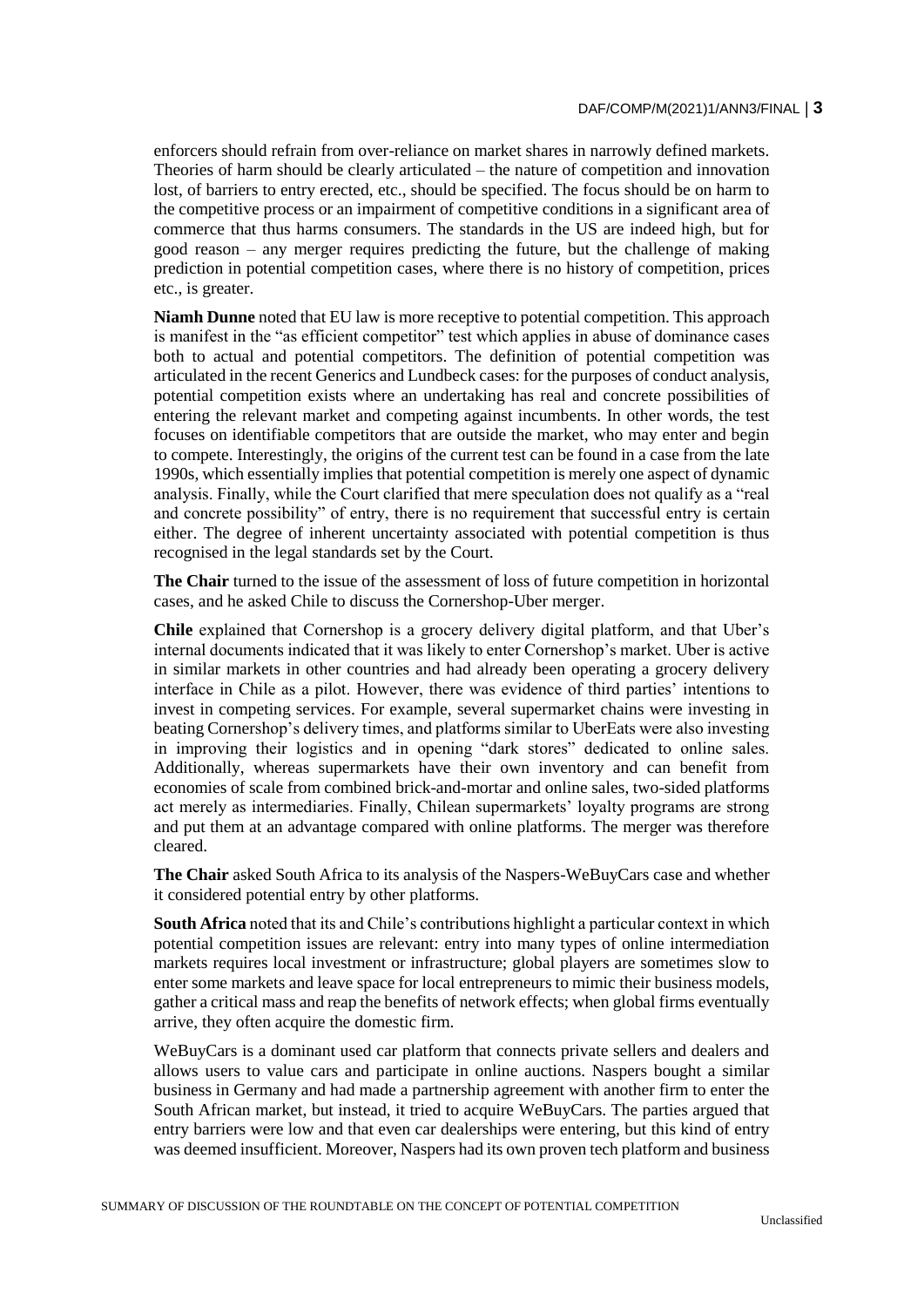model, resources to take on the leading firm, and had successfully entered other markets, and was obviously well positioned to enter the market. The parties' argument that Google and Facebook pose a competitive threat was not supported by evidence. Moreover, the evidence surrounding the merger transaction was telling of how the target firm sought to avoid competition by lowering its prices significantly. Finally, there was a real concern that complementarities between the merging firms would further entrench the incumbent.

**The Chair** moved the discussion to the second part, which focused on the legal and evidentiary standards for assessing the loss of future competition, and he asked Israel to discuss the Eurocom case.

**Israel** explained that the actual potential competitor doctrine deals with possible harm to future competition caused by the elimination of a would-be competitor. The Supreme Court of Israel adopted this standard in the Eurocom case, which involved a merger between Bezeq – the incumbent telecommunications operator, and DBS – one of only two multichannel tv providers at the time. The Israel Competition Authority rejected the merger in 2006 on the grounds that Bezeq was likely to enter the multi-channel tv market. Competition Tribunal overturned the ICA's decision, but the Supreme Court reversed, and the merger was blocked. The Supreme Court set a strict double element test. First, a reasonable likelihood of entry must be established by showing the potential entrant has both the capacity and sufficient incentives to independently enter the market in the near future. Objective evidence is required, while subjective evidence of the alleged potential entrant's intention to enter the market. Second, the advantage of entry over the merger should also be established. In that case, the Supreme Court was convinced that the elimination of Bezeq as a potential competitor justified blocking the merger but ruled that as this doctrine expands the scope of merger control, it should be implemented cautiously. Much has changed since this decision was handed down, and the standards set by the Supreme Court appear to be too rigid to adequately address the challenges posed by digital platforms.

The Chair asked Israel why standards should become more flexible in the context of digital platforms.

Israel replied that the Supreme Court's remark about the need to exercise caution in this context is outdated. Moreover, it is unlikely to meet the burden of proving capacity and sufficient incentives to enter such markets, especially in the context of mergers with startups and "killer acquisitions".

**The Chair** asked Canada to discuss the Tervita case and the evidentiary standards in place.

**Canada** noted that the Tervita-Complete Environmental case concerned a local market for the disposal of solid hazardous waste in secure landfills. At the time Tervita held a monopoly position in the area, while the target had only obtained a permit to open a secure landfill nearby. The Competition Tribunal articulated the framework for the assessment of a substantial prevention of competition in the context of potential competition and required that entry and expansion be likely and timely, occur on a sufficient scale, and result in a material impact on competition, in a significant part of the relevant market, for a sustained period. This framework anchors the assessment on barriers to entry, and in particular on the lead time for entry. Interestingly, the Tribunal found that the target company would have first tried and failed to establish a waste treatment facility, and only then open a secure landfill. Both the Court of Appeals and the Supreme Court of Canada adopted this nonlinear determination of entry. The Supreme Court however provided a couple of important clarifications, one of them being that the emphasis on lead time should not be used to justify predictions about the distant future, which may be speculative.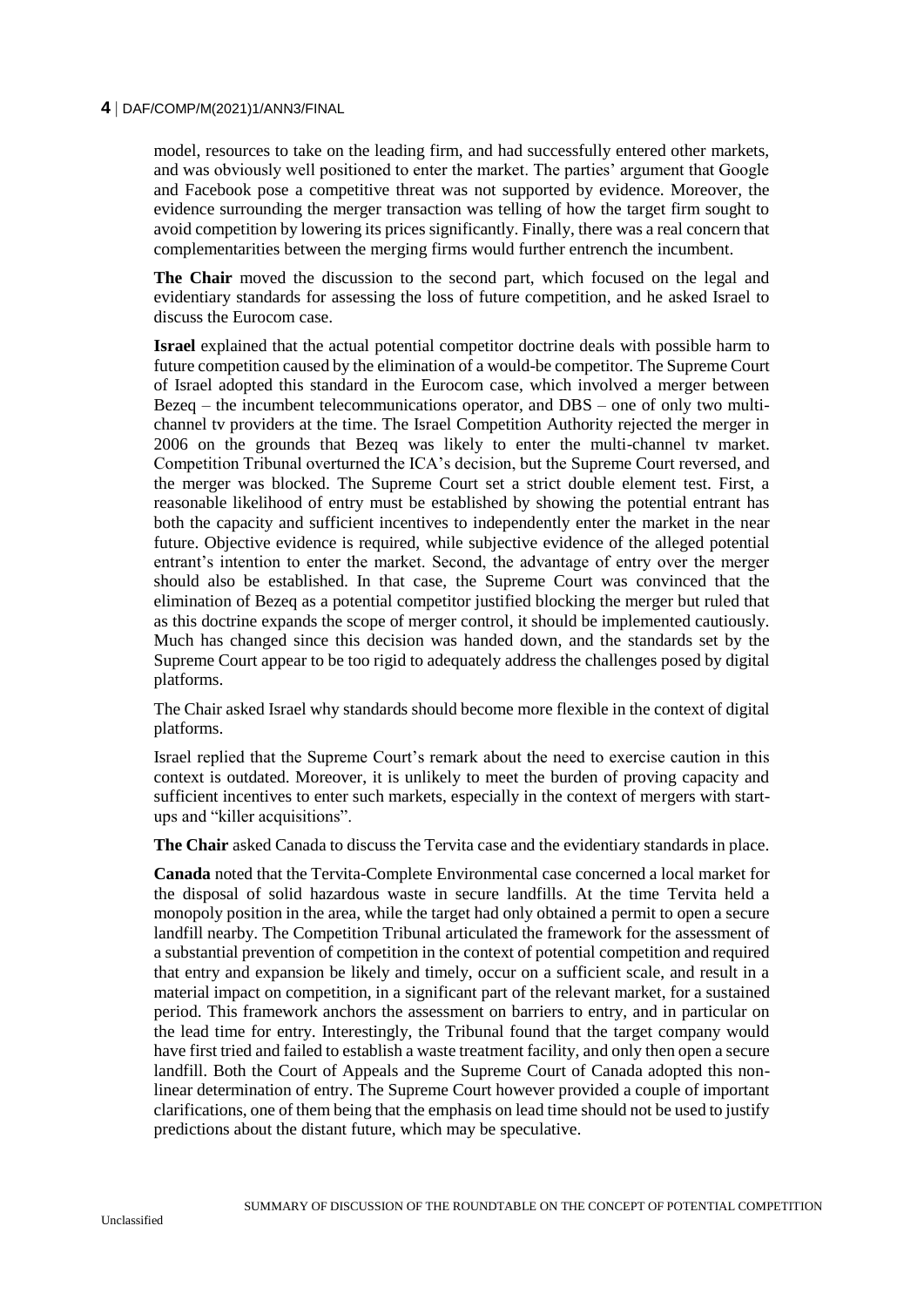The Chair pressed Canada to explain at what point predictions become speculative and asked whether the criteria for qualifying sufficient entry imply that alternative entry by third parties, that has the same or even greater impact on the market, need not be considered.

Canada clarified that alternative entries are considered if they fall within the temporal dimension of barriers to entry. The Tervita case was simple as the lack of alternative potential entrants was clear.

The Chair noted that to his understanding, there is a requirement to show that the effects of entry would last for at least two years, and he asked why this particular standard was set.

Canada explained that the two-year requirement is a type of guidepost, that essentially accounts for markets with high barriers to entry.

The Chair asked Israel whether Bezeq eventually entered the market, if not why, and whether Israel would have reconsidered its decision had it know that Bezeq would never enter.

**Israel** replied that the Supreme Court's decision was handed down in 2009, and when conditions changed in 2014, the merger was approved subject to remedies. Today there are four competitors in the market.

**The Chair** noted that the UK distinguishes between the loss of future competition and the loss of dynamic innovation. He asked the UK to specify which standards apply for assessing whether unilateral effects can result from potential competition loss and on what evidence it relied in the PayPal-iZettle case.

**The United Kingdom**'s approach is set out in its recently updated merger guidelines. To assess whether a merger involving a potential entrant leads to a loss of future competition, the Competition and Markets Authority (CMA) considers, first, whether either firm would have entered or expanded absent the merger and, second, whether the loss of future competition amounts to a substantial lessening of competition. Regarding the element of entry or expansion, the CMA considers evidence concerning the merging parties' ability and incentives to enter the market, and there is no requirement to produce evidence of subjective intentions. Plans or steps taken towards entry, a history of entry to adjacent markets, and other firms' actions in anticipation of entry, may all be relevant. As for the requirement concerning the loss of future competition, other constraints (e.g., additional potential entrants, the current market structure, predictions of market players' future actions) will be taken into account. In this respect the CMA considers internal documents, especially forecasts and valuation models, and documents detailing the characteristics of the offerings of new entrants and their business models, whether potential entrants are well positioned to enter and any responses to competitive threats on the part of potential entrants.

In the PayPal-iZettle case, the CMA was considering whether PayPal would expand its offline payments in order to compete more closely with iZettle, which was primarily focused on those services, and whether iZettle would expand in online payments. The CMA found PayPal had several credible entry options, and that it would have substantially improved or replaced its products and become a stronger competitor against iZettle. The decision however clarifies that there were limitations to PayPal's growth in the short term, and that iZetlle expansion would have taken place at a slower rate. The CMA relied on internal documents, IPO documentation, party submission and evidence regarding PayPal's incentives. The merger was ultimately cleared despites some evidence that PayPal would have potentially entered the market.

The Chair asked the UK how it assesses these criteria against evidence of alternative potential entry, and what timeframe for entry it considered relevant.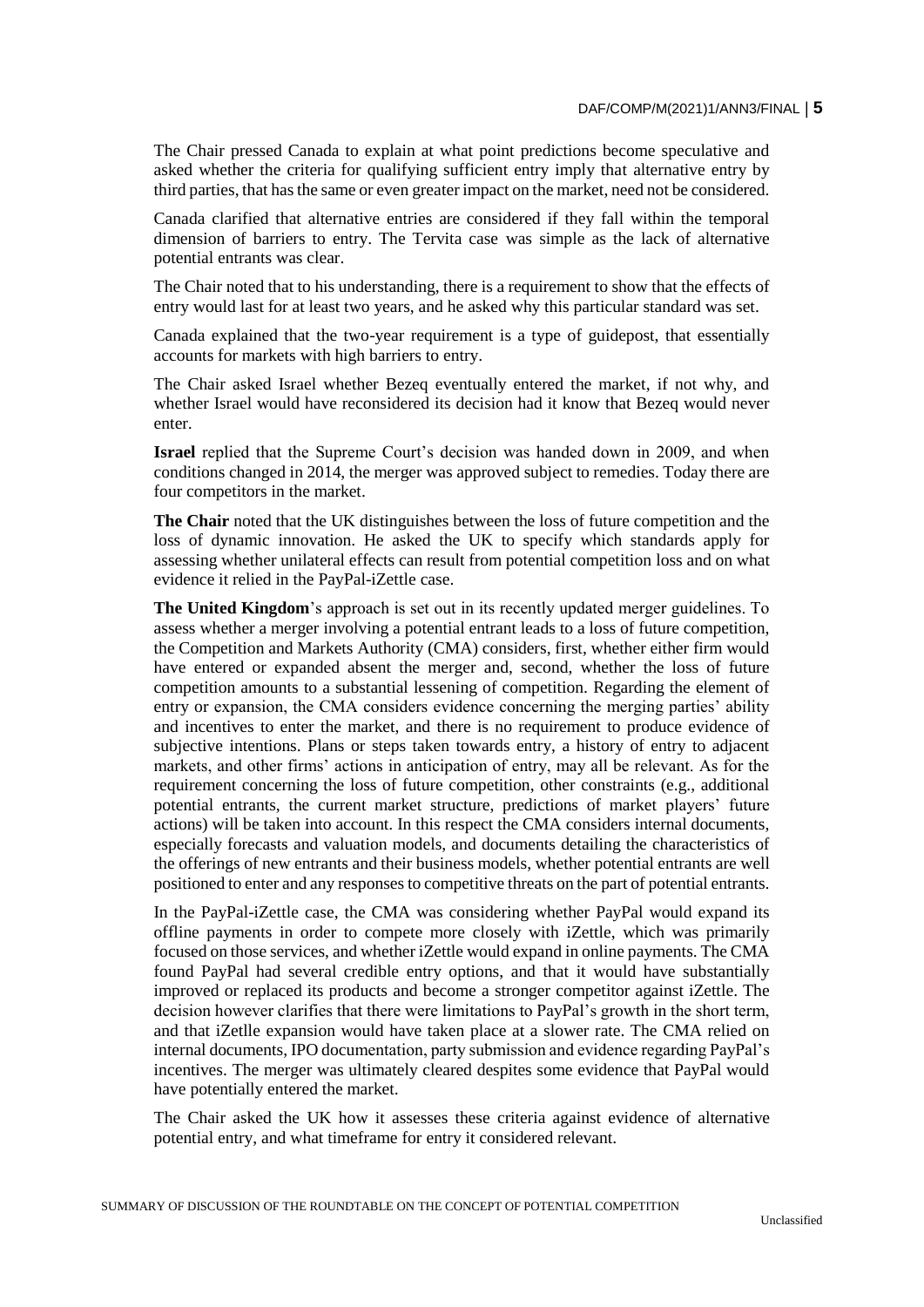The United Kingdom's assessment of potential entry is the same, regardless of the potential entrant being a merging party or a third party. As for the timeframe, similar to Canada, the default is two years, but this may be adjusted depending on the specifics of the case.

**The Chair** noted that timeframes differ somewhat from jurisdiction to jurisdiction. He then asked the EU to specify the criteria for blocking a merger with a potential competitor and the evidence it relies upon.

**The European Union** noted that the concept of potential competition has been part of the Union's legal framework for a very long time and is clearly spelled out in the European Commission's horizontal merger guidelines. The legal test for blocking such a merger is essentially the same as for any other anticompetitive merger – "a significant impediment to effective competition". The guidelines however specify that for this criterion to be fulfilled, the merger must be with a significant or soon to be significant constraint, in the absence of sufficiently significant remaining constraints on market players' behaviour. In practice, barriers to entry, as well as the likelihood and strength of potential entry (both by the relevant merging party and by alternative potential entrants), are assessed.

The inherent uncertainties necessitate reliance on a strong body of evidence. Basic economic theory is insufficient, and there is a tendency to rely on qualitative evidence, especially internal strategy and pipeline documents. In recent cases the Commission reviewed specific and detailed entry plans and did not rely merely on potential entrants' general capabilities and incentives. The more consistent and robust the evidence base is, the more likely it is that the merger has a potential significant impact on competition. For example, in industries characterised by high barriers to entry, entry is planned and implemented over many years, and it may be possible to assess the impact of a merger over a relatively longer timeframe. Finally, while there is mention of timeframes in the guidelines, the Commission's practice demonstrated that timeframes are set for each industry separately based on its characteristics.

The Chair asked the EU whether it would set similar timeframes for two separate mergers in the same industry.

The European Union replied that it would likely do so if the mergers were assessed at the same time, but that it also depends on the specific characteristics of each case.

The Chair noted that in its contribution, the EU explained that one of the requirements is for the potential entrant to already exert a significant constraining influence before its entry in the market. He noted this appears to differ from standards in other jurisdictions and asked the European Union to explain this requirement and specify how it is assessed.

The European Union clarified that under its guidelines, a potential competitor is either already exerting a significant constrain or is very likely to do so in a short period of time.

**The Chair** asked the expert speakers for their reaction to the discussion thus far.

**Niamh Dunne** cautioned that courts may be less receptive to such theories of harm. In the CK Telecoms case, which concerned actual competition, the General Court stressed that predictions based on prospective analysis require evidence of high quality. Evidentiary standards are likely to be much higher if the remote element of potential competition is introduced. The decision is currently under appeal and the standard may change, but it currently raises considerable issues.

**Koren Wong-Ervin** noted that many jurisdictions rely on internal documents. She argued that agencies should refrain from relying on subjective evidence of firms' intentions to enter (e.g., executives' statements), and focus on objective evidence (e.g., capital requests, strategic documents, etc.).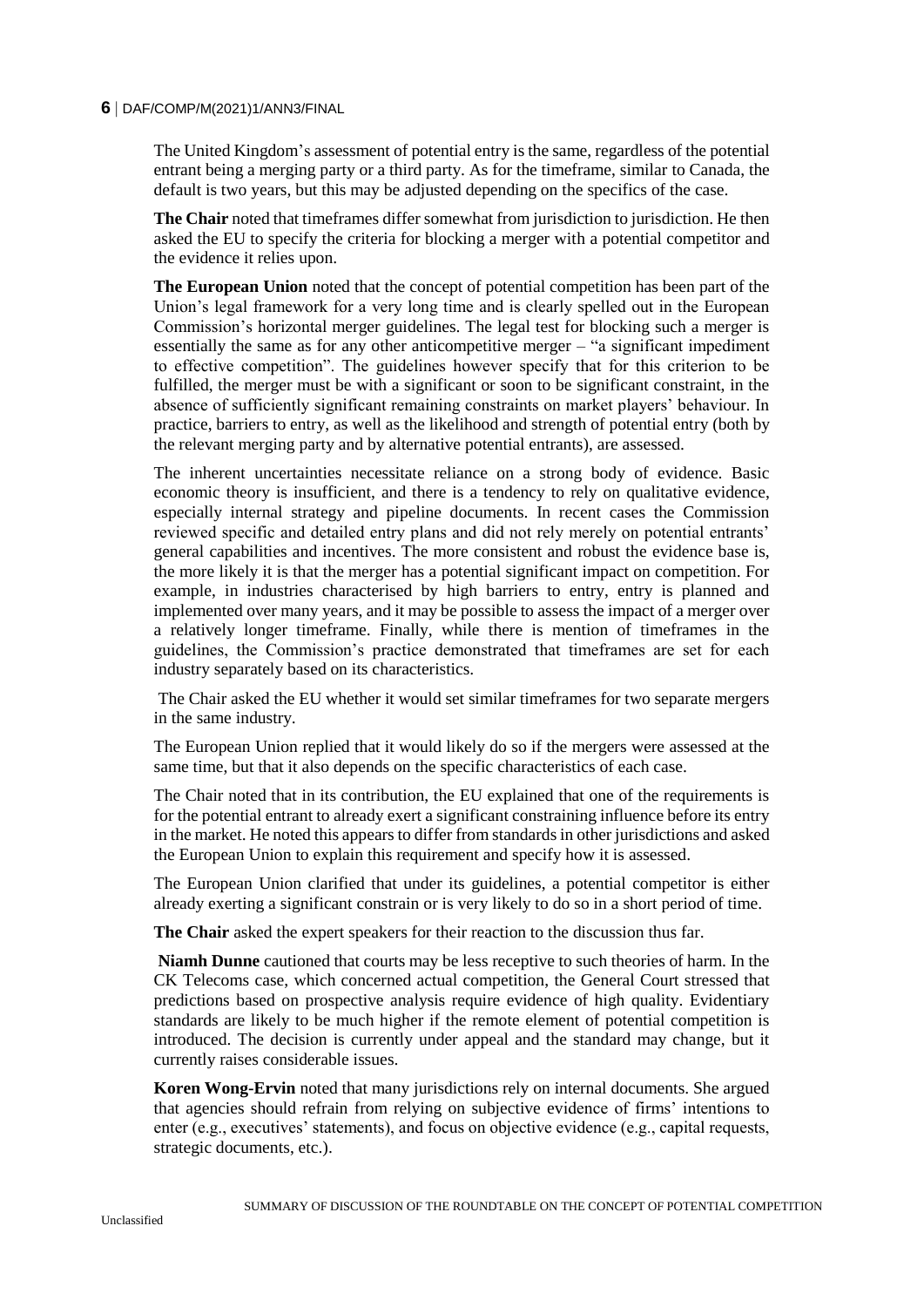**The Chair** asked the EU if it relies on concrete evidence.

**The European Union** replied that its decisions reflect reliance on concrete evidence, including confidential information. The EU agrees that predictions of future developments must be based on consistent and convincing evidence, and it also agrees that it is important for agencies to look at what really happens within firms in relation to potential competition (e.g., investments in innovation).

**Steven Salop** noted that while statements can be open to interpretation, they do have probative value and should not be ignored. For example, statements made by Facebook's executives in relation to Instagram are telling, as are the plans to exclude a competitor which were explicitly laid out by the CEO in the McWane case. The discussion revolved around the potential entry into the core market of a dominant firm, but mergers with firms operating in vertically adjacent or vertically integrated markets merit attention as well, since firms operating is such markets could ultimately become potential entrants or partner up with new entrants. For example, regarding the Facebook-Instagram case, photo-sharing can serve as a platform to enter social media. Additionally, had Instagram not been purchased by Facebook, maybe another potential entrant would have (e.g., Google+, Apple). A similar argument can be made in relation to Google's acquisition of Admob and DoubleClick (neither of which were Google's competitors), that deterred entry into the AdTech market.

**The Chair** moved to the discussion to the assessment of the loss of dynamic competition. He noted that the UK's contribution names sectors where assessing dynamic competition is of particular importance, namely investment and R&D intensive sectors, and asked the UK whether its approach towards dynamic competition assessment is relevant also in sectors where investments are regular, and innovation is more predictable. The Chair asked the UK to discuss the relevant evidentiary standards as well.

**The United Kingdom** explained that efforts and investments aimed at protecting or expanding profits are an important aspect of competition in some sectors. Dynamic competitive interactions between current and potential competitors are of particular interest in such markets because even if the outcome of innovation is uncertain, the process of competition itself increases the likelihood of new products being made available to consumers. The assessment may cover specific products being developed or broader patterns of dynamic competition (e.g., in the pharmaceutical and digital sectors, firms are known to seek various options rather than bet on a single product's success).

The types of evidence relied upon vary from case to case and may include reactions by incumbents to competitive threats or incentives to do so. Internal documents are particularly relevant in this context. The new guidelines clarify that a significant lessening of competition could occur even where a new entrant is unlikely to succeed, especially where a dominant incumbent firm has much to lose from competition. The analysis also accounts for the fact that incumbents' response to dynamic threats is likely to be by investing in innovation, whereas price competition is less likely in this case.

As for the Chair's second question, the evidentiary standard is still being developed, and additional experience will probably help provide additional guidance; regardless, it would be imprudent to be tied down to particular types of evidence, given that fact the dynamic competition could play out in different ways. Regarding the Chair's first question, the UK's approach is obviously relevant to the digital and pharmaceutical sectors, but it may also be applicable in other sectors that share similar characteristics.

**The Chair** pressed the UK to explain whether its approach is of a general nature, or whether it specifically targets certain sectors.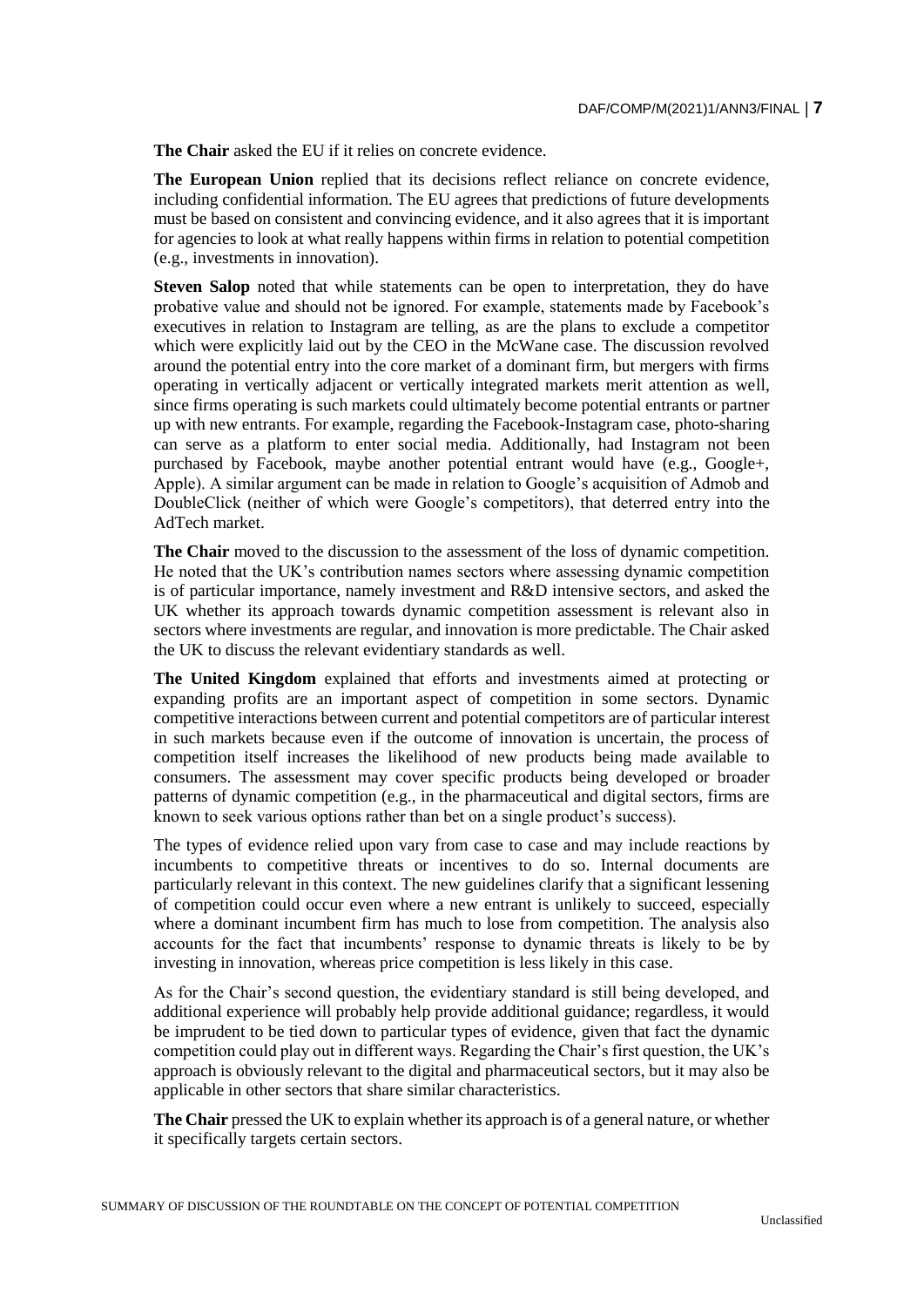**The United Kingdom** replied that nothing in its guidelines prevents it from applying this approach to any sector where dynamic competition precedes horizontal competition. It may be natural to focus first on competition between existing products, but dynamic theories can be nevertheless explored as well.

**The Chair** asked the EU to explain when and how it assesses the possibility of loss of dynamic competition.

**The European Union** explained that while such an assessment is more likely to take place in industries like the pharmaceutical industry, the Commission has conducted such assessments in other types of sectors such as power generation, financial services, and pesticides. These cases have led to a formalisation of the assessment framework, which distinguishes between price and product competition on the one hand, and innovation competition on the other hand. The analysis of innovation competition is not focused on specific products, but rather on "innovation spaces" which are essentially aggregations of prospective product markets. Such analysis considers evidence of overlaps between pipelines, capabilities, and efforts. The Commission may resort to more traditional analysis of price and product competition where there is a significant likelihood that pipeline products will eventually turn up in the market. The innovation angle is particularly relevant for assessing capabilities and pipeline overlaps.

**Koren Wong-Ervin** noted that in dynamic markets the focus may be on slightly different factors, e.g., barriers to entry, the replicability of the target's assets, and the existence of other start-ups or nascent firms in the relevant differentiated product space. Arguably, the requirement that potential entry have significant competitive impact is the reason the potential competition doctrine is underused in the US. The threshold was met in the past in cases concerning simple product or geographic market extensions, but the current standards may be too burdensome for contemporary cases in dynamic markets.

**The Chair** thanked Koren Wong-Ervin for raising this point which relates to the next topic of discussion regarding the need to reform legal and evidentiary standards. He asked the US to provide an overview of the applicable standards, and to discuss the possibility of applying different standards to the digital sector.

**The United States Federal Trade Commission** (FTC) believes that nascent and emerging competitors are critical for the development of disruptive and dynamic competition, which is crucial in many markets, and not only in digital ones. In recent years the FTC challenged several transactions that risked delaying or thwarting future competition (Illumina-PacBio, Illumina-Grail (a vertical merger) and Facebook-Instagram and WhatsApp), but guidance on evidentiary standards can only be drawn from previous cases, such as the STERIS-Synergy Health merger, that was challenged in 2015. In that case, the FTC presented the Court with Synergy's public announcement of a plan to enter STERIS's market that it had also shared with its board, letters of intent from customers and as evidence showing it had configured necessary equipment and had contracts to acquire more, had expanded its manpower and had secured a physical location for its plant for this purpose. The District Court was however persuaded by Synergy's executives' testimony that they would not have followed their plans to enter the market and dismissed the case. The FTC believes the STERIS standards are untenable as a matter of law, given the provisions of the Clayton Act and the 2010 merger guidelines which consider firms that have plans to enter in the near future as competitors. These standards are also inadvisable as a matter of policy, as they do not reflect the need to thwart firms' efforts to eliminate the risk of competition through mergers or other conduct.

The **United States Department of Justice (DOJ)** explained that a monopolist's acquisition of a potential competitor may be challenged either under section 7 of the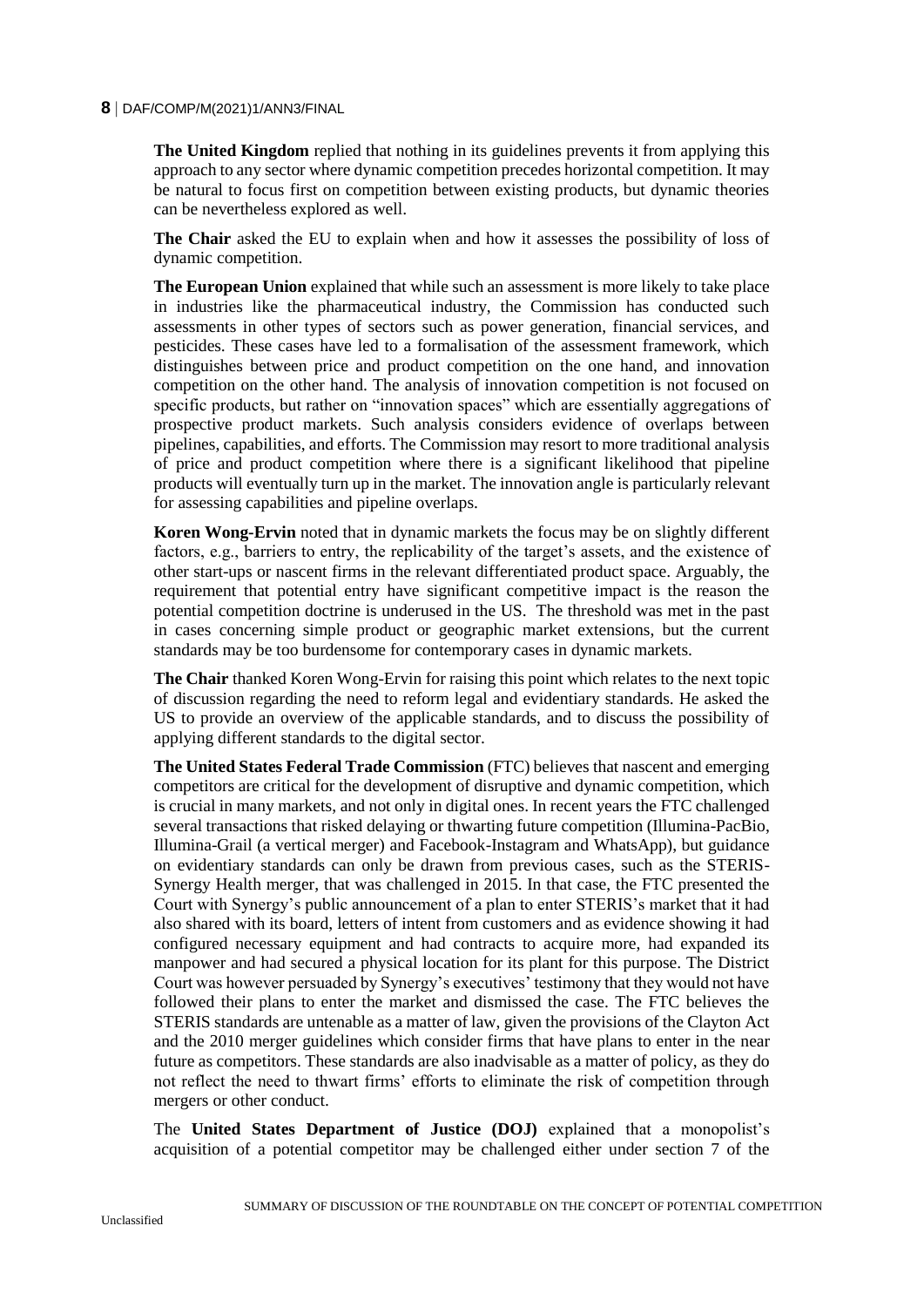Clayton Act or section 2 of the Sherman Act. The recent challenge to Visa's proposed acquisition of Plaid is a good example of how both statutes come into play. The DOJ alleged that Visa sought to acquire Plaid in order to protect Visa's monopoly over online debit transactions from competition from Plaid's future products. Bringing such cases is challenging given the evidentiary hurdles, and the need to argue cases before generalist judges who sometimes struggle with complex legal and economic concepts and with the predictive judgements they are required to make in merger cases, especially in potential competition cases. The Sabre-Farelogix case is illustrative of these challenges. In that case the District Court was convinced that the merger would have a negative impact on competition, but it nevertheless denied the DOJ's request to block the merger, ruling that the DOJ had not met its legal burden. The decision was ultimately vacated by a higher court after the parties abandoned the deal following the CMA's objection, but courts are likely to continue to struggle with potential competition cases, especially in the digital space. The DOJ regards such cases to be worthy, as the competition at stake could be quite significant and intends to pursue them despite the obstacles.

The United States Department of Justice believes that merger analysis, including rules concerning burdens of proof, should reflect the realities of the market. In the US, the Government proves its prima facie case once it proves a merger occurs in a highly concentrated market and market shares exceed a certain threshold. Similarly, there is room to consider shifting the burden of proof in cases involving dominant firms in industries characterised by longer development pipelines. Allowing firms to gobble up nascent competitors with impunity is an untenable policy.

**The Chair** then asked Steve Salop to discuss his proposals for reforming legal standards.

**Steven Salop** reiterated his position that enforcement should be enhanced. He believes a strong presumption that dominant firms' acquisitions are anticompetitive is mandated, in particular in digital sectors. Optimal decision making combines prior information and casespecific evidence; relative weights are placed on each type of information depending on their reliability; in such cases, reliable case-specific evidence is often lacking, and one must therefore rely on presumptions. The suggestion is not to establish *per se* prohibitions but rather to lay a heavy burden on dominant firms. This proposition is justified by the fact that in this context, under-deterrence is a greater concern than over-deterrence, first, because dominant firms have powerful incentives to eliminate nascent or potential competition, while would-be competitors' incentives to fight back are significantly lower. Second, markets will not self-correct if dominant firms are allowed to acquire, destroy, or neutralise potential competition. Third, dominant firms have better information than competition authorities, and are better at identifying future threats (Google's acquisition of DoubleClick and Admob and Facebook's acquisition of Instagram are a case in point). Finally, dominant firms outbid alternative purchasers in order to preserve their monopoly power, whereas other firms are merely attempting to compete. Regarding over-deterrence, the argument for permitting acquisitions by dominant firms usually revolves around efficiency benefits. However, such benefits can usually be achieved by the dominant firms on its own or through less restrictive means. Moreover, efficiencies are not necessarily lost if the transaction is abandoned. Finally, the argument that prohibiting such transaction would reduce incentives to establish start-ups is unconvincing given that start-ups may be purchased by alternative purchasers.

**The Chair** gave the floor to Koren Wong-Ervin.

**Koren Wong-Ervin** clarified that she does not believe that agencies should refrain from intervening unless they are absolutely confident and have a full-blown effects-based analysis. However, defendants deserve their day in court, and the burden should be on the government or plaintiff. One of Steven Salop's main premises is that monopoly profits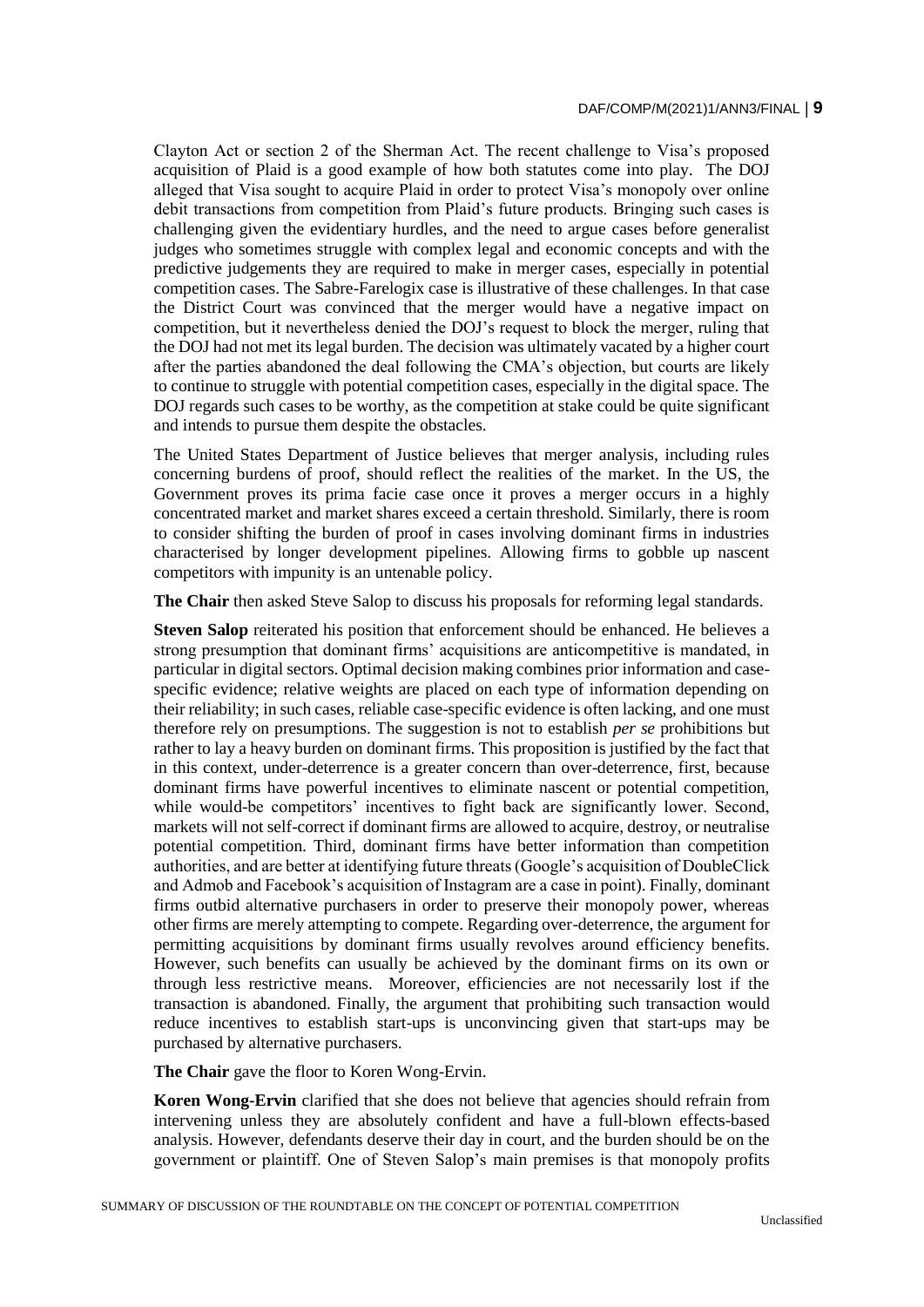typically exceed duopoly profits, but he also acknowledges that this does not always hold. In differentiated markets, where entrants can create new brands and products, duopoly profits may be greater. This analysis may be relevant to high-tech markets, and if so, the proposed presumptions be applicable therein. A second premise is that efficiencies can be achieved through less restrictive means, or that alternative purchasers could acquire the target firm, but it is not clear how likely this is to occur. For example, there are numerous examples of tech giants' failed attempts to expand. Moreover, there is a rich literature concerning the problems associated with transactions, and it is likely not to be as efficient as vertical integration or merger.

**Steven Salop** clarified that he also believes that there should be a full-blown competitive analysis, but that the burden should still be on the dominant firm and not the government.

**The Chair** noted that BIAC opposes lowering evidentiary thresholds or reversing the burden of proof given the lack of economic evidence to justify such reforms, and he asked BIAC whether it was convinced by Steven Salop's arguments.

**BIAC** welcomes this discussion as well as the particular focus on digital markets but cautions against wholesale changes to the merger review methodology unless they are justified by cogent evidence. Objective standards are crucial to ensuring robust and continuous investment. Mergers cannot be accurately and consistently reviewed if the relevant markets are not understood. Rather than advocating for reversing the burden of proof or for the proposed presumptions, it would be more appropriate for authorities who have suffered defeats in courts to reflect on their investigatory and analytical capacities. It is important to ensure rules are proportionate, do not disincentivise pro-competitive conduct or innovation, and limit the discretion granted to competition authorities. Legal certainty is ensured only if nascent competition is considered probable and provable, and the proposition to reverse the burden of proof fundamentally changes the position of the parties and their rights. The fact that mergers involving dominant firms are often procompetitive is often overlooked, and the fact that OECD member states refrain from adopting blanket prohibitions is telling. The proposals under discussion appear to be driven by the current political climate, but this may lead to the flow of capital and start-ups to jurisdictions where business and legal certainty is higher.

Finally, in the context of unilateral conduct, competition authorities should be careful that their interventions are not aimed at protecting inefficient competitors, as this will adversely affect consumers.

**The Chair** let the US and Steven Salop to react to BIAC's intervention.

**The United States Federal Trade Commission** asserted that it is not accurate or fair to argue that those advocating a shifting of the burden of proof or a change in standards believe that rigorous economic and legal analysis should be abandoned. Standards should remain objective albeit the burden being too high.

**Steven Salop** noted that BIAC did not attempt to rebut the economic concepts and evidence he provided, and that he was disturbed by BIAC's endorsement of jurisdictions' "race to the bottom" in terms of antitrust enforcement in order to attract investment.

**The United States Department of Justice** believes that merger analysis, including rules concerning burdens of proof, should reflect the realities of the market. In the US, the Government proves its *prima facie* case once it proves a merger occurs in a highly concentrated market and market shares exceed a certain threshold. Similarly, there is room to consider shifting the burden of proof in cases involving dominant firms in industries characterised by longer development pipelines. Allowing firms to gobble up nascent competitors with impunity is an untenable policy.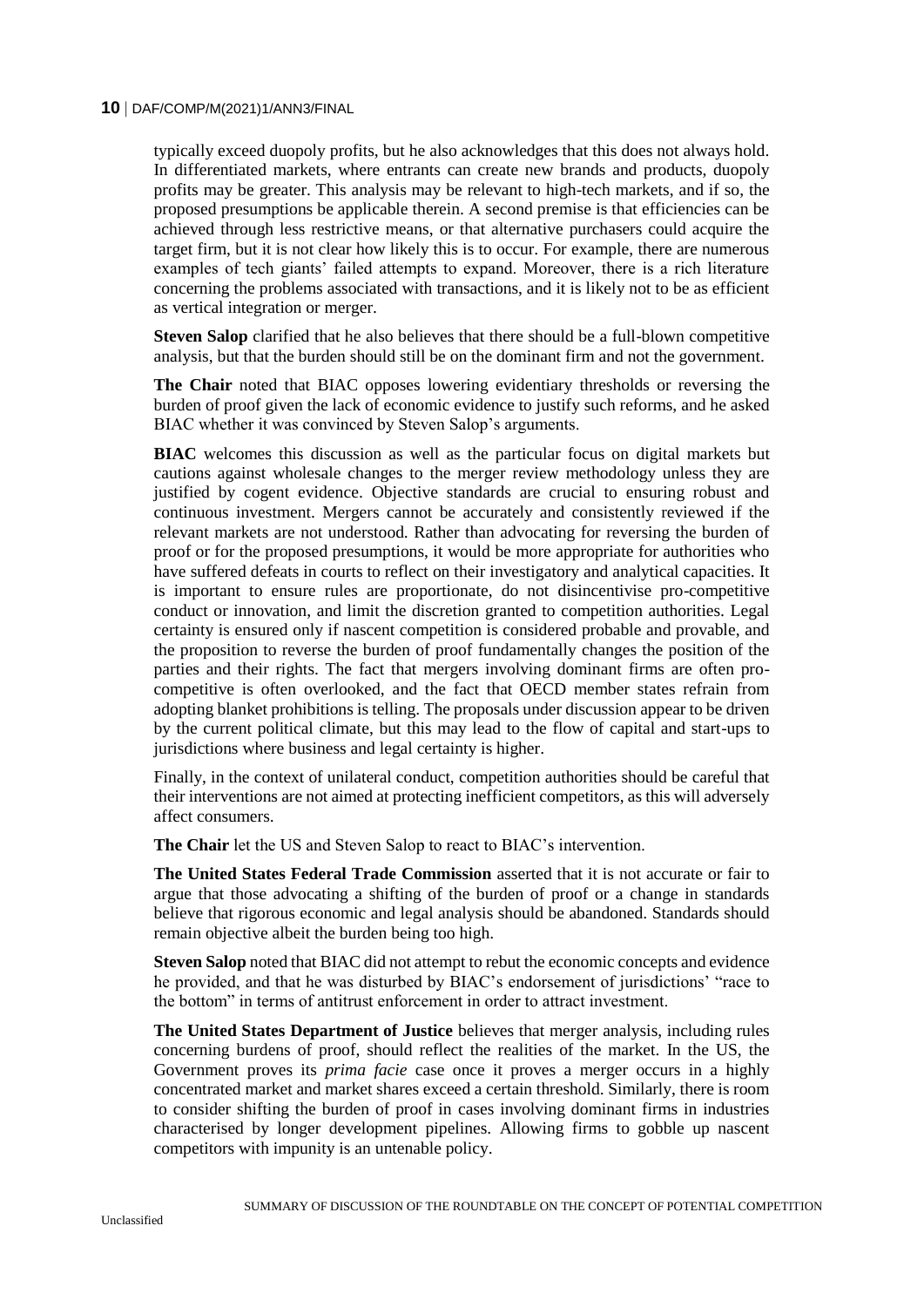**The Chair** gave the floor to Koren Wong-Ervin and to BIAC.

**Koren Wong-Erwin** agrees that presumptions could be used when effects-based analysis is conducted. While theory is important, there is no empirical evidence of there being a systemic problem. A full-blown analysis within a rule of reason and error cost framework is required. Without taking a position regarding Facebook and Google's mergers, consummated mergers provide evidence of subsequent developments in the markets. The exponential output growth, lower prices and thriving innovation observed are not consistent with assertions of anticompetitive effects.

**BIAC** stressed that it was not advocating for a race to the bottom but is seeking to ensure standards remain objective, sound, and rational.

**The Chair** noted that discussion of this issue should continue in the future, given the correlation between concentration and innovation in digital markets. He then moved the discussion to the next part concerning the consideration of potential entry as a countervailing factor. He asked the UK to discuss the relevant assessment framework, and to explain why there are hardly any decisions to clear otherwise anticompetitive mergers in light of their likely contribution to dynamic competition.

**The United Kingdom** considers whether potential entry is timely, likely, and sufficient to prevent a significant lessening of competition. The timeliness criterion focuses on the time the entrant's impact on the market is likely to be felt. Typically, the timeframe is set to within two years of the occurrence of a significant lessening of competition, but this may vary depending on the circumstances. As for likelihood, firms' ability, and incentives to enter, given entry barriers and potential gains from successful entry, are considered. Particular focus is given to firms that are reluctant to enter at pre-merger price levels, but which may enter if prices rise, as these appear to exert the same constraints as the merging parties do pre-merger. As fur sufficiency, entry should effectively exert a competitive constraint, and the analysis therefore focuses on the likelihood that new products and new capacities will be introduced.

As for the Chair's question, mergers are rarely cleared on the basis of countervailing potential competition, but there is no reason for that not to occur, as the CMA applies the same standards for the assessment of entry to any potential entrant, be it a merging party or a third party. In the Visa-Plaid case, the CMA considered the likelihood of other firms' expansion, but this fell into the competitive assessment and was not necessarily considered separately as a countervailing factor.

**The Chair** asked Mexico to discuss the AT&T-Nextel Mexico merger.

**Mexico** explained that the merger was cleared by the IFT after concerns over foreclosure of competitors' access to the upstream mobile spectrum market were alleviated, since the two remaining mobile service operators had very large subscriber bases. Additionally, new bids for additional spectrum were planned for the short or medium term. Finally, the future deployment of the "Red Compartida" project – a wholesale shared network of telecommunications, that was likely to facilitate entry and expansion by incumbents, was taken under consideration. **The Chair** then turned to the EU and asked whether contribution to dynamic competition can be considered as a possible efficiency of mergers, and if such an approach could have changed the decision regarding the Alstom-Siemens merger.

**The European Union** believes that in principle it is possible, but that the legal framework for assessing efficiencies in the EU is quite specific in that the burden is on the parties and the threshold is high. In practice, therefore, it would be unlikely for this to occur given the challenges of bringing convincing evidence in this respect. As for the Alstom-Siemens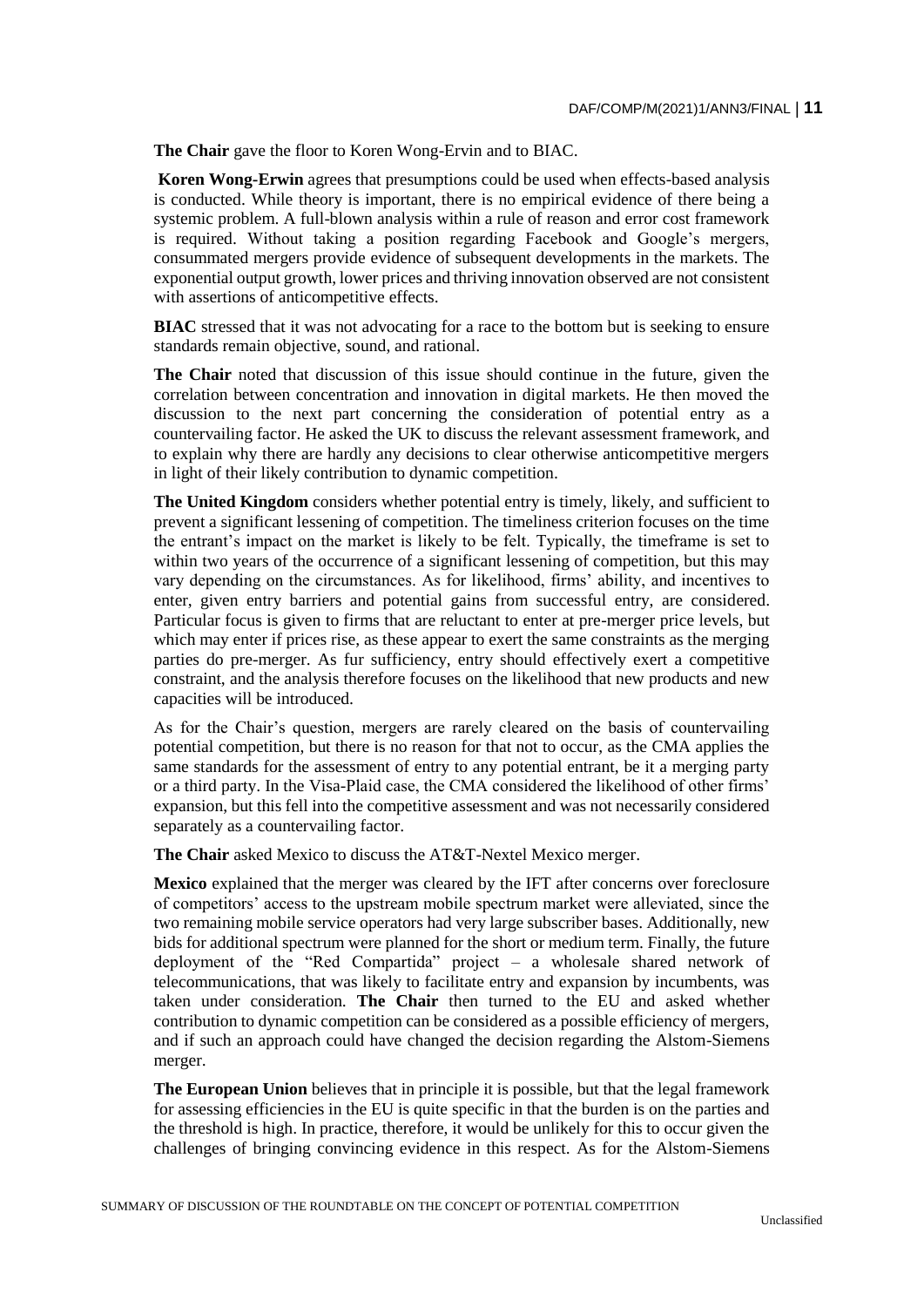merger, the commission considered many alternatives, but found that sufficient entry was unlikely, even beyond the default two-year framework.

**The Chair** then asked Colombia to discuss the Protabaco-Coltabaco merger.

**Colombia** explained that the merging parties argued that British America Tobacco (BAT), which, like the merging parties, had a significant market share in the hydro cigarettes market, should be considered a potential competitor in the low-medium segment of the market for cigarettes. This argument was however rejected, as the mere presence in the high-end segment did not imply that BAT was a potential competitor in the low-medium segment. Moreover, BAT faced significant barriers to entry, e.g., significant investments in facilities, branding and advertising, legal and regulatory barriers (in particular, those concerning advertising), declining demand and idle capacity. The merger was cleared subject to remedies, but the parties ultimately abandoned the transaction.

**The Chair** moved to the last part of the discussion concerning agreements that eliminate potential competition and asked Niamh Dunne to discuss the relevant EU jurisprudence and evidentiary thresholds.

**Niamh Dunne** noted that this issue came to the fore recently in the Generics and Lundbeck cases, both of which dealt with violations of article 101 (anticompetitive agreements) and 102 (abuse of dominance). A real and concrete possibility of entering the relevant market and compete against incumbents is the test for determining whether an undertaken is considered a potential competitor. In both cases the Court required a showing that undertakings have an inherent ability to enter the market and a firm intention to do so. The inherent ability element, which appears to be crucial, is comprised of two sub-elements: the first is a general requirement that barriers to entry are not insurmountable; and the second is of a more personal nature and relates to evidence that the specific undertaking has the ability to enter. As for the second element, the undertaking's intention to enter within a reasonable timeframe must be demonstrable. The timeframe is likely to be the one anticipated under the horizontal merger guidelines.

**The Chair** asked Turkey to share its experience with agreements limiting potential competition.

**Turkey** noted that the Turkish Competition Authority (TCA) was concerned about the assignment of responsibilities under the exclusive distribution agreement between Allergan and Abdi Ibrahim and suspected that it was motivated by ulterior motives. The deal was ultimately cleared subject to the removal of the non-compete clause. More recently, Sanofi's agreement with Abdi Ibrahim was approved subject to the condition that Abdi Ibrahim refrain from withdrawing its application to distribute an insulin product which competes with Sanofi's similar products.

The Chair asked Turkey whether it relies on internal documents when considering whether ulterior motives are behind non-compete clauses.

Turkey replied that it does rely on such documents.

**The Chair** asked the expert speakers to share their final thoughts before concluding the discussion.

**Steven Salop** believes anticompetitive agreements are a serious problem. Apple's agreement that Google be the default search engine is a good example, since Apple is clearly a potential rival of Google in search. Pay-for-delay agreements are therefore not the only type of agreement that can harm potential competition. He also noted that pay-fordelay agreement can occur wherever there are patents, and not only in the pharma sector.